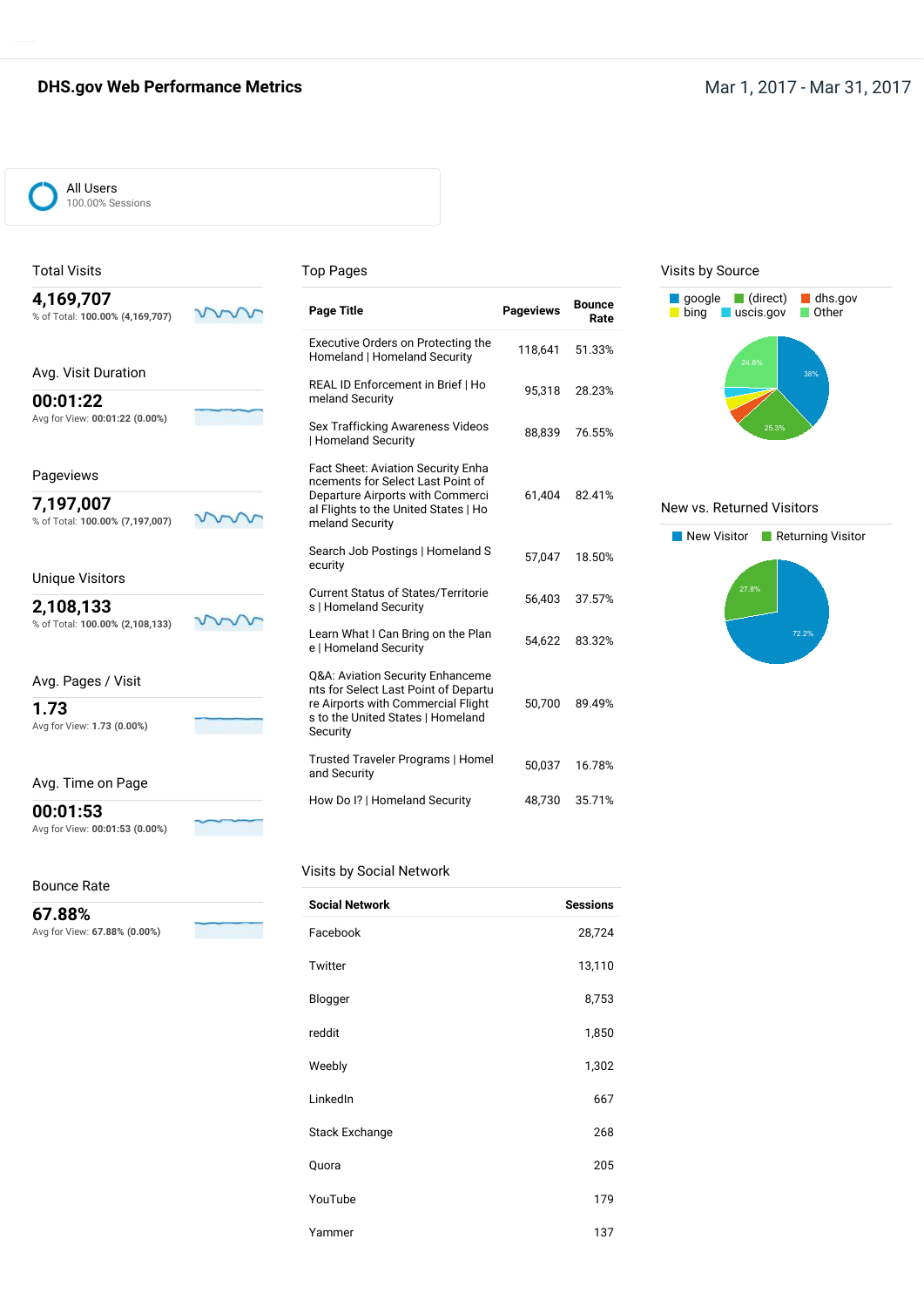## **DHS.gov Search Performance Metrics** Mar 1, 2017 - Mar 31, 2017



## Visits to DHS.gov

**4,169,707** % of Total: **100.00% (4,169,707)**

# Total Internal Searches

**123,412**

% of Total: **100.00% (123,412)**

### Total External Searches (Google)

**819,512** % of Total: **19.65% (4,169,707)**

m

ww

ν

 $\mathsf{V}$ 

| Search Term              | <b>Total Unique</b><br><b>Searches</b> |
|--------------------------|----------------------------------------|
| careers                  | 1,104                                  |
| esta                     | 756                                    |
| case status              | 631                                    |
| global entry application | 600                                    |
| jobs opportunities       | 592                                    |
| check my case status     | 544                                    |
| global entry             | 514                                    |
| electronics ban          | 481                                    |
| esta application         | 469                                    |
| iobs                     | 450                                    |
|                          |                                        |

Top Internal Searches by Search Term

#### New vs. Returned Visitors



### Avg. Visits per Visitor



## Top External Searches (Google - as reported)

| Keyword                 | <b>Sessions</b> |
|-------------------------|-----------------|
| sex video               | 2,720           |
| sex videos              | 2,052           |
| us passport application | 1,846           |
| سكس                     | 1,311           |
| child sex videos        | 573             |
| children sex video      | 536             |
| video sex               | 518             |
| children sex videos     | 514             |
| child sex video         | 457             |
| homeland security jobs  | 401             |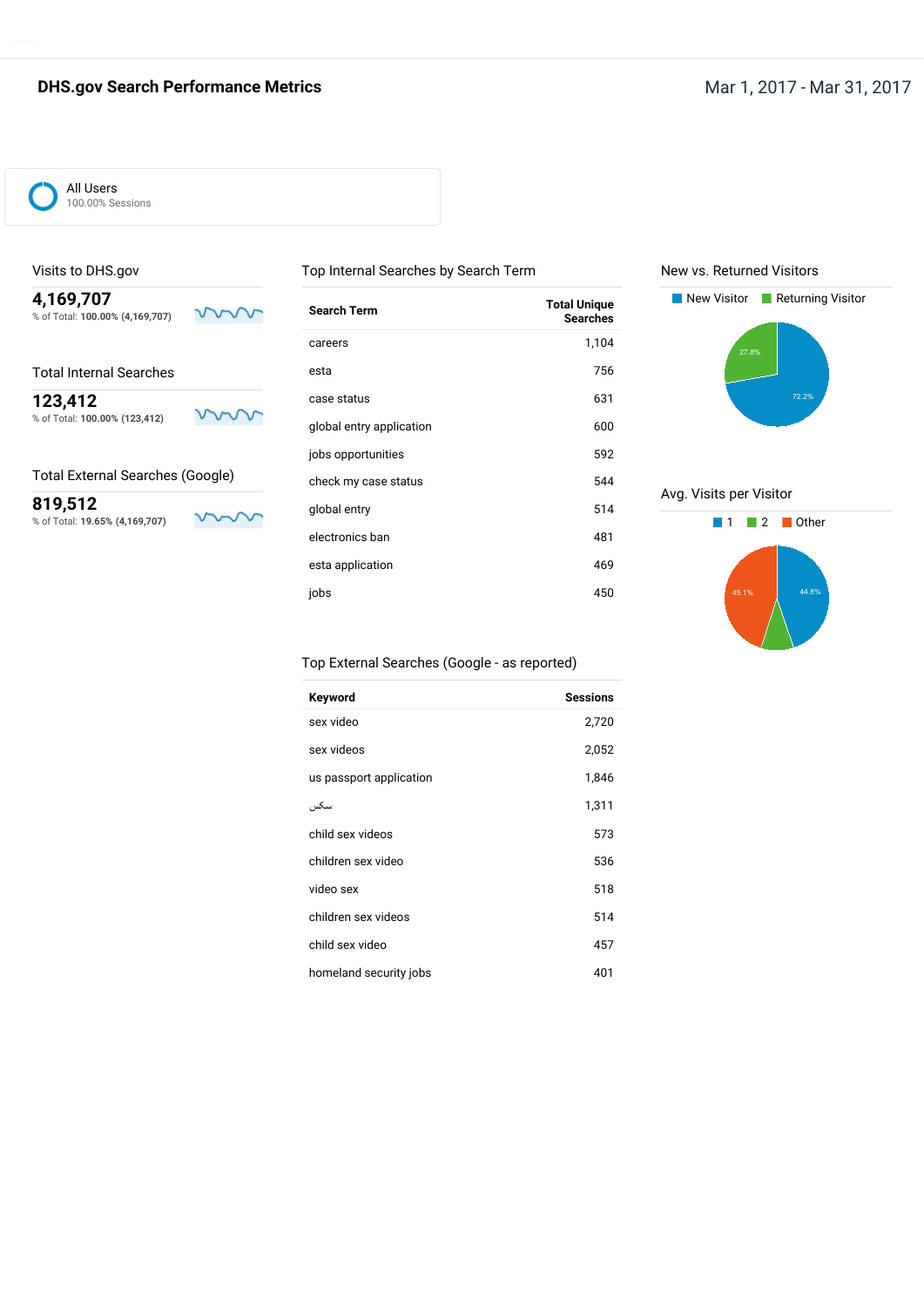Time Period: 0 3 /1/2017 –03/31/2017

# **Voice of the Customers**

#### **Feedback:**

- The major customer issuesto improve on the DHS.gov site include making content easier to find, label pages and navigation to help customers find relevant content quickly and easily.
- Other items to improve on the DHS.gov site include simplifying links and navigation choices, making navigation more intuitive, and remediating broken links.

Complete list available upon request

\*Source:surveymonkey.com

### **Final Recommendations:**

We continue to review and work on recommendations from DHS.gov metrics reports. The DHS.gov Web Team documents and analyzesthe success of improvementsthrough metricsin addition to emerging technologies, recommendationsandactions.

#### **Recommendations:**

**DifficultyFindingContent, Feeling Lost and Mislabeled Links:** The DHS.gov Web Team continues to implement more left navigation throughout site and restructure content and hyperlinks to promote a more productive, user-friendly experience.

#### **Actions Taken:**

In an effort to address long-standing customer concerns and issues with DHS.gov, we launched a redesigned DHS.gov at the beginning of June 2016. Some of the specific differences you'll see are:

- 1. Compatibility for both desktop computers and mobile devices (phones and tablets)
- 2. Cleaner, easier-to-read site format and presentation
- 3. Faster and more accurate site navigation using our internal search function and external search engines (like Google and Bing)

Throughout the course of this effort, we updated more than 9,000 pages to simplify how information is presented to the user. Each page now features easy-to-read type and a clear introduction, so you can quickly determine if you are on the right page. We also built in collapsing sections so that longer pages of content can be quickly skimmed for relevant information, and fixed over 1,350 broken links and over 4,330 misspellings across the site.

The new DHS.gov is also fully accessible, reinforcing the Department's commitment to meet or exceed federal Section 508 compliance standards.

Finally, we introduced new tools like updated slideshows and image carousels, which highlight new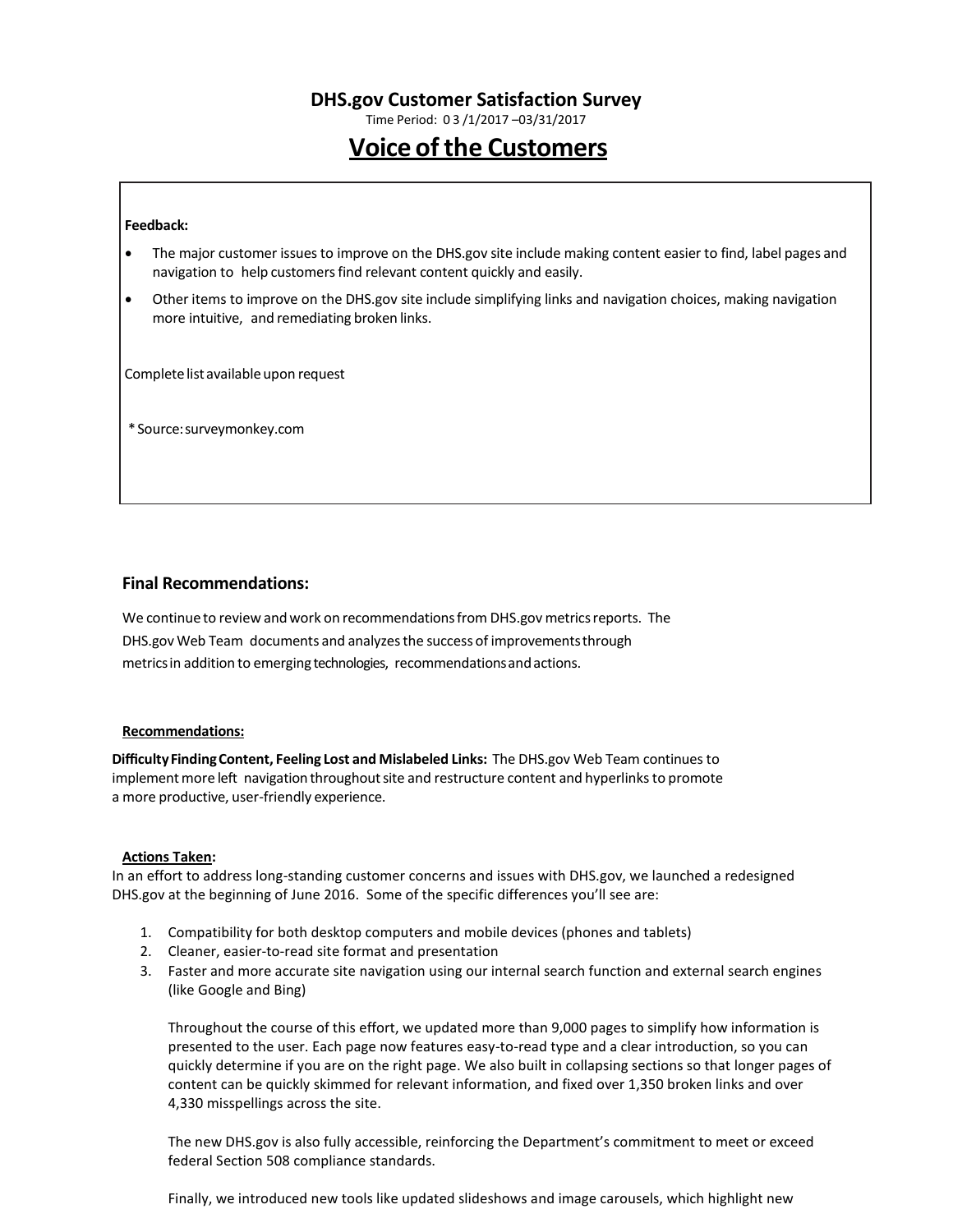Time Period: 0 3 /1/2017 –03/31/2017 information and announcements from the Department.

**IncreaseVisibility**: This past quarter, the DHS.gov Web Communications team identified the top 200 pages according to Google Analytics and updated the "Frequently Request Pages" section of the site to reflect customer needs.

This past quarter, the DHS.gov Web Communications team installed Google Analytics tracking code to all DHS.gov homepage rotators to identify how many clicks rotators are receiving and which homepage content is attracting the most attention by site users.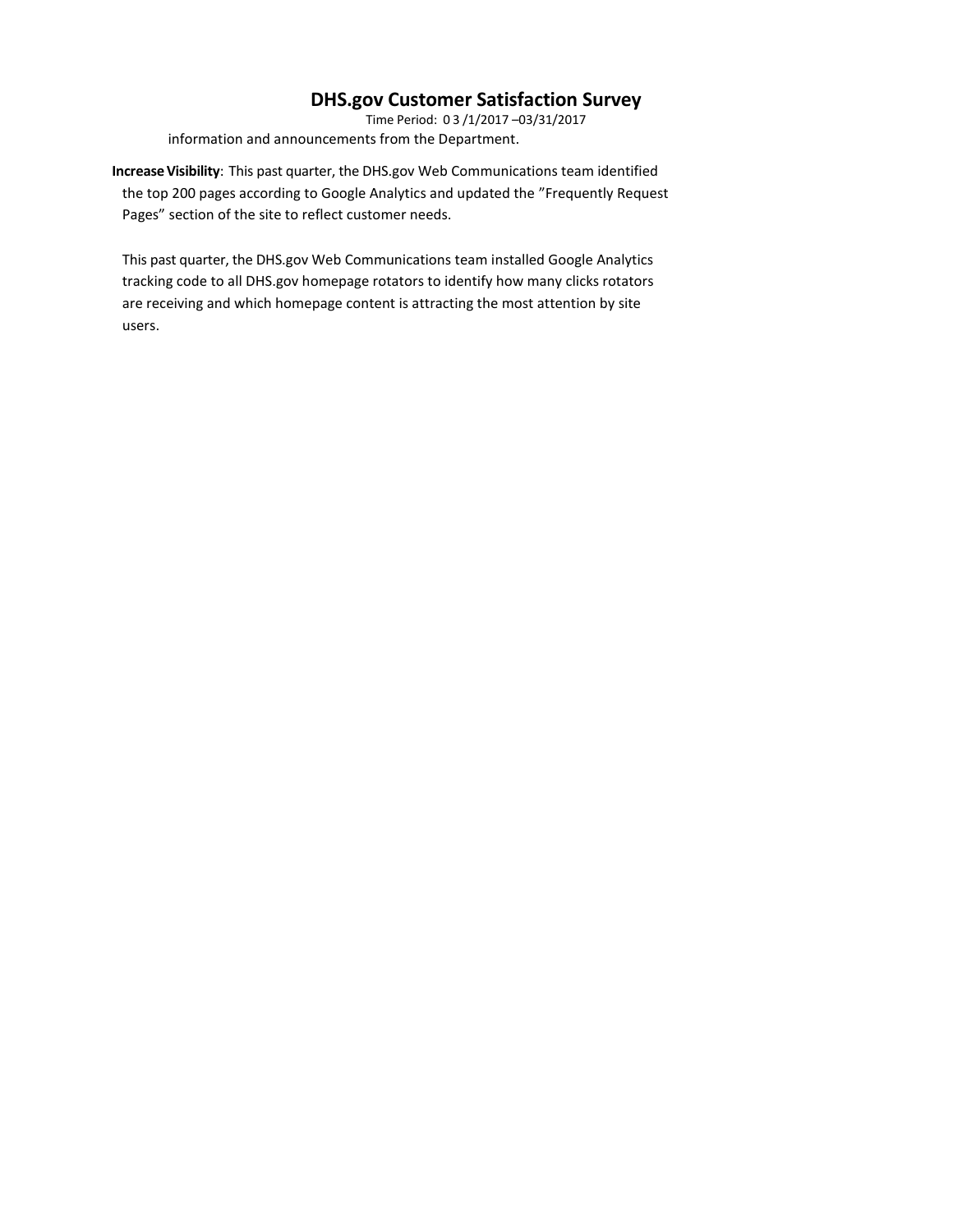Time Period: 03/01/2017- 03/31/2017

## **Overall Customer Satisfaction Score 71.26**

## **How would you rate your overall experience today? 66.24 Answer Choices Responses Points Score** ▪ Outstanding 537 100 53700 **•** Above Average 75 57150 • Average 685 50 34250 **34250** ▪ Below Average 131 25 3275  $\bullet$  Poor  $\qquad \qquad 0$ **Total 2240 148375 Were you able to complete the purpose of your visit? 61.92 Answer Choices Responses Points Score** ▪ Yes 1387 100 138700  $\bullet$  No  $\bullet$  0 0  $\bullet$  0  $\bullet$  0  $\bullet$  0  $\bullet$  0  $\bullet$  0  $\bullet$  0  $\bullet$  0  $\bullet$  0  $\bullet$  0  $\bullet$  0  $\bullet$  0  $\bullet$  0  $\bullet$  0  $\bullet$  0  $\bullet$  0  $\bullet$  0  $\bullet$  0  $\bullet$  0  $\bullet$  0  $\bullet$  0  $\bullet$  0  $\bullet$  0  $\bullet$  0  $\bullet$  0  $\bullet$  0  $\bullet$  0  $\bullet$  0  $\bullet$  0  $\bullet$  0 **Total 2240 138700**

## **Would you still return to this website if you could get this information or service from another source?**

| <b>Answer Choices</b> | <b>Responses</b> | <b>Points</b> | Score  |
|-----------------------|------------------|---------------|--------|
| • Yes                 | 1951             | 100           | 195100 |
| $\cdot$ No            | 289              |               |        |
| Total                 | 2240             |               | 195100 |

| Will you recommend this website to a friend or colleague? |                  |               | 82.50  |
|-----------------------------------------------------------|------------------|---------------|--------|
| <b>Answer Choices</b>                                     | <b>Responses</b> | <b>Points</b> | Score  |
| • Yes                                                     | 1848             | 100           | 184800 |
| $\cdot$ No                                                | 392              |               |        |
| Total                                                     | 2240             |               | 184800 |

## **Please describe your experience finding your way around (navigating) DHS.gov today.**

## NOTE: Excludes "Other" responses

| <b>Answer Choices</b>                                                     | <b>Responses</b> | <b>Points</b> | Score    |
|---------------------------------------------------------------------------|------------------|---------------|----------|
| • Encountered no difficulties                                             | 1364             | 100           | 136400   |
| • Had technical difficulties (e.g. error messages, broken links)          | 66               | 0             | 0        |
| • Links did not take me where I expected                                  | 123              | 0             | $\Omega$ |
| . Links / labels are difficult to understand, they are not intuitive      | 50               | 0             | $\Omega$ |
| . Navigated to general area but couldn't find the specific content needed | 338              |               | $\Omega$ |
| • Too many links or navigational choices                                  | 64               | O             | $\Omega$ |
| . Would often feel lost, not know where I was                             | 63               | 0             | 0        |
| Total                                                                     | 2068             |               | 136400   |

#### **How was your experience using our site search? 55.09**

NOTE: Excludes "Did not use search" and "Other" responses

| <b>Answer Choices</b>                                   | <b>Responses</b> | <b>Points</b> | Score    |
|---------------------------------------------------------|------------------|---------------|----------|
| • Encountered no difficulties                           | 595              | 100           | 59500    |
| I was not sure what words to use in my search           | 101              | 0             | $\Omega$ |
| • Results were not helpful                              | 172              | 0             | $\Omega$ |
| . Results were not relevant to my search terms or needs | 96               | 0             | $\Omega$ |
| • Results were too similar / redundant                  | 33               | 0             | $\Omega$ |
| • Returned not enough or no results                     | 61               | 0             | $\Omega$ |
| • Returned too many results                             | 22               | 0             | $\Omega$ |
| Total                                                   | 1080             |               | 59500    |

**87.10**

**65.96**